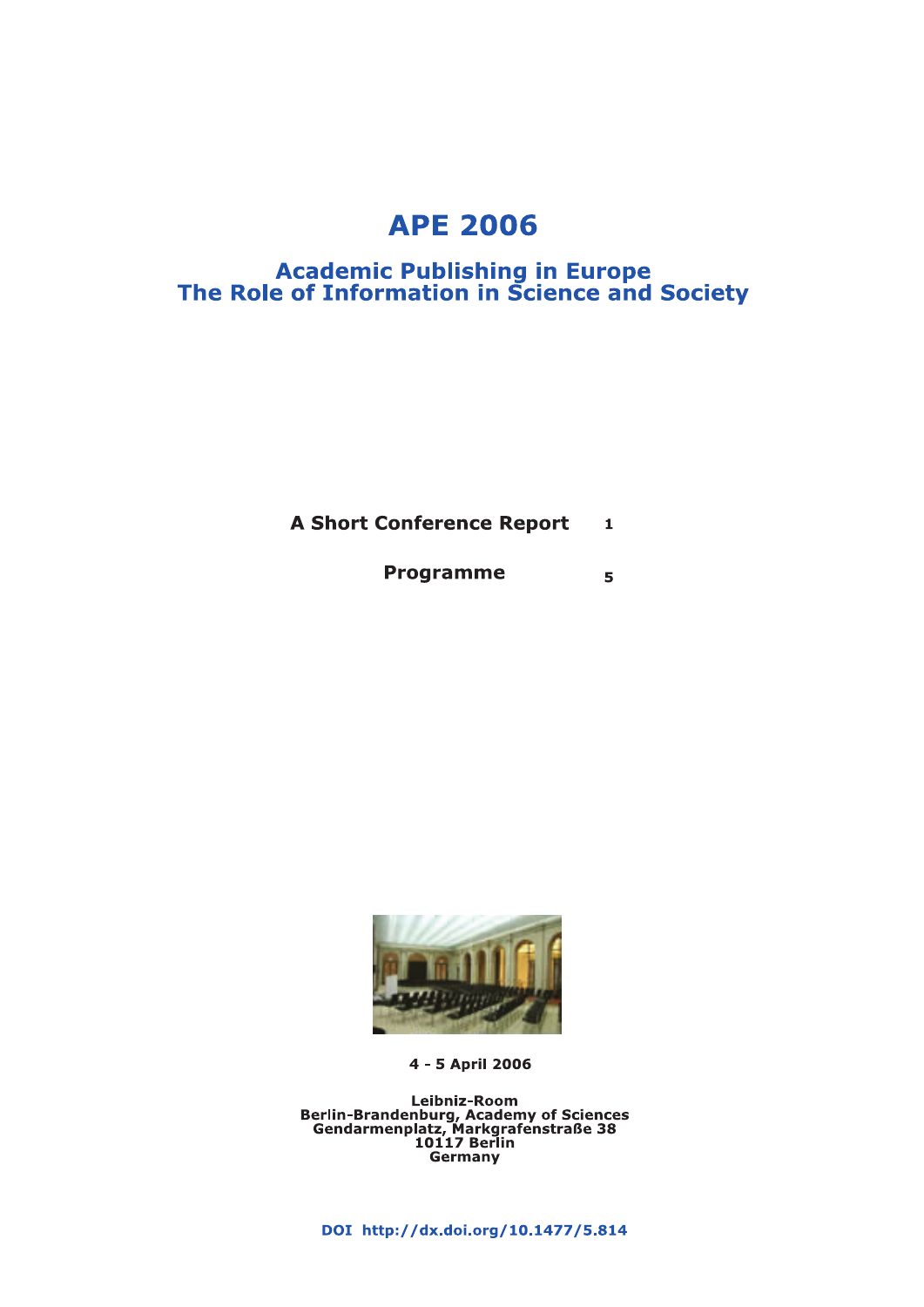### **APE 2006 Academic Publishing in Europe The Role of Information in Science and Society 4 – 5 April 2006, Berlin**

In a unique setting, the Leibniz Room of the Berlin-Brandenburg Academy of Sciences at the Gendarmenplatz in Berlin, APE2006 attracted 160 participants from 15 countries. The event was initiated by AKEP (Electronic Publishing Working Group) and ALPSP (Association of Scholarly and Professional Society Publishers) and organised by a variety of European Academic, including many SME, publishers, subscription agents and suppliers, under the auspices of the EC. It brought together a broad spectrum of publishers, scientists, research funding organisations and librarians, the goal being to seek a common language on structural changes taking part in publishing, science communication and in relation to society at large.

The **Welcome and Opening**, chaired by Sally Morris, the Chief Executive of ALPSP, started on a historic note: the heart of Academic Publishing is in Europe. The advances in ITC, to which European scientists have greatly contributed, have today gained a fundamental importance to the publishing industry.

Dr. Gottfried Honnefelder (President of the Börsenverein) reported that Germany today counts over 700 academic publishers and a large number of booksellers, emphasizing that their social and cultural importance shouldn't be underestimated. New media are welcome but not to the point that the existing system, which has proved itself during the past 5 centuries, would be destroyed. The rights of authors and their publishers need protection against copying.

Dr. Nicole Dewandre (EC- Research Directorate General) placed academic publishing at the heart of the European Research Area, and emphasized that research has a high priority in the EU. She stated that STM journals are an essential channel for the diffusion of scientific knowledge. A study

(http://europa.eu.int/comm/research/sciencesociety/pdf/scientific-publication-study\_en.pdf) commissioned two years ago by the physicist and then Research Commissioner Dr. Philippe Busquin, has during the previous week been made public for consultation. The consultation process will be completed by June and will be followed by a conference during the last quarter of 2006. The study investigates the perceived market imperfections of the current publishing system and evaluates alternatives opened by the electronic revolution. Interested parties are invited to participate in the consultation process.

Dr. Jurgen Renn (Max Planck Gesellschaft, MPG) gave his opening address on behalf of the MPG President Peter Gruss. He reflected on the current scientific journal, the MPG's role and attitudes towards the current academic publishing process. Costs for the dissemination of scientific information have become research costs. He saw "open access" as a paradigm shift (of the order of Internet and the Web) and contrasted it with "toll access" currently practised by publishers. New media haven't been optimally used by academic publishers, and examples of systems developed and run by scientists themselves were suggested as alternatives. He stressed that people need to look for new models. If we keep mapping existing structures to a new medium, we will create and not cross boundaries. Dr. Renn stressed that "open access" is not directed against publishers but is rather a transformation process towards a better infrastructure which publishers can also exploit. The

development of "open access" should focus on longterm preservation and quality control.

Dr. Derk Haank (CEO of Springer Science + Business Media) stated that academic publishing is electronic publishing: the journal migration **is** complete. For books it is under way, and much is still to come. Publishers, funding agencies and other parties have done a great job, for instance on linkage. While technology is not the central challenge, the future structure is steadily becoming more clear.

**The Scope of European Publishing** session was chaired by Dr. Einar H. Fredriksson (Director of IOS Press) and featured speakers from large and small publishers, including scientific societies and publishers associations, to underline the broad variety of activity. Sustainability of processes, as well as the impact of new technologies and legislation, are central themes.

Dr. David Hoole (Head of Brand Marketing and Content Licensing, Nature Publishing Group) gave a historic sketch to illustrate both change in geographic centres and the circumstances under which publishers operate. World War II had a profound impact on culture. economy and publishing technology developments. The American Chemical Society introduced copyright on their articles only around 1940. The STM industry achieved a remarkable growth after the War, and now faces an uncertain future. Research funding organisations are increasingly trying to protect their investments and to control publishing processes. A challenge for publishing, being a global business is to cooperate with the nationally organised funding agencies. The Asian input in paper publishing will grow rapidly, as well as China and Eastern Europe, but for now, the US still has the number one position. From the NPG perspective there are now several development scenarios possible. Dr. Hoole stresses that we need to build on experience, develop our global business and offer value for money.

Dr. Willy Stalmans (former Chairman, FEBS Publication Committee) explained the position of a society publisher. From the point of view of learned societies, free access to all publications is not a priority. Current income for societies from publications can be of high importance and sponsors a variety of activities and grants. In the case of FEBS, the industry is looked at more from a consumer point of view than from the production side of information, and a free access policy then seems unfair. For authors, it would mean an added burden to arrange and administrate publication funds. Embargo periods as suggested by some funding agencies, which are stipulating free access after an initial period down to 6 months are unrealistic for many high quality publications.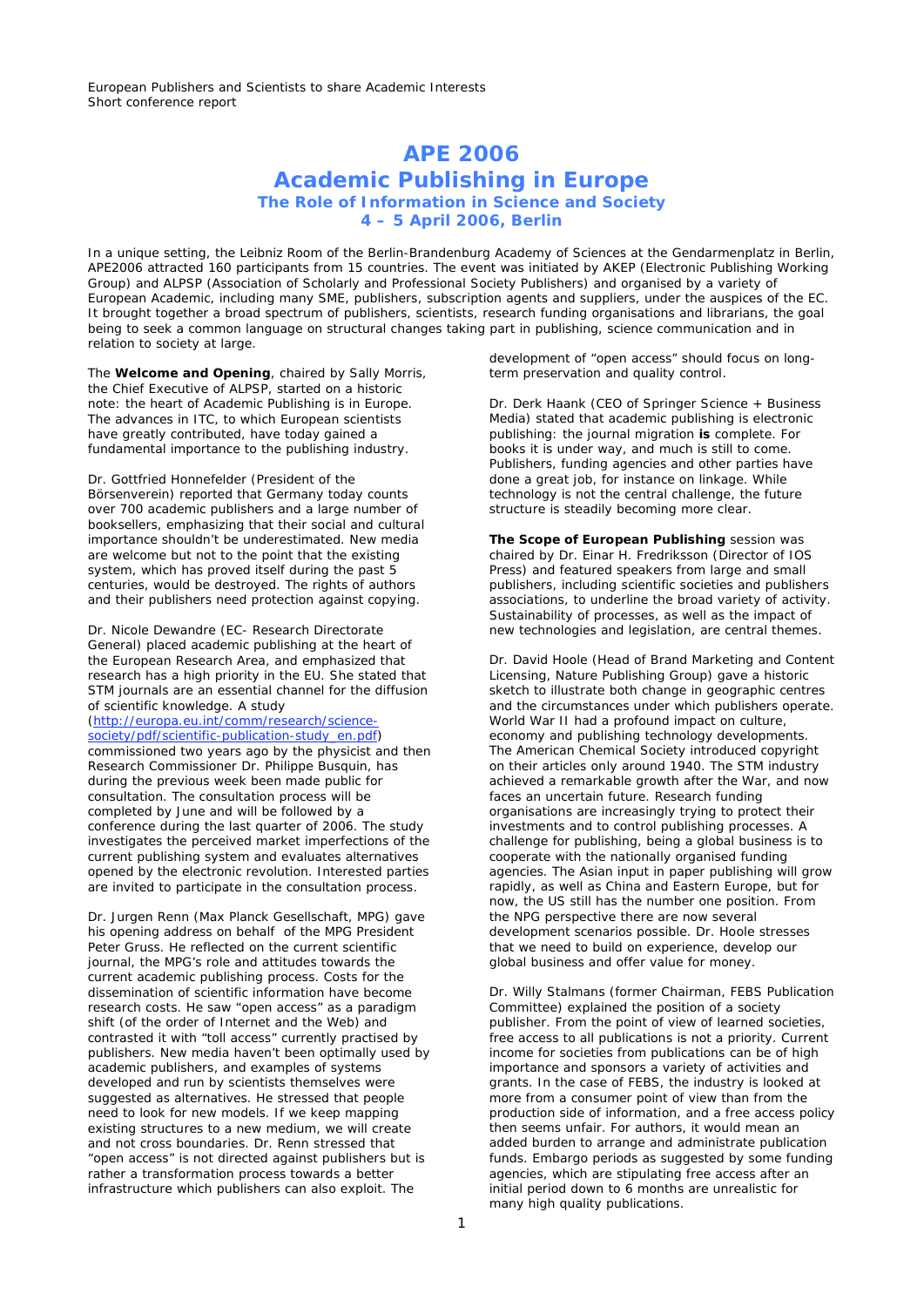Vitek Tracz (Chairman of the Science Navigation Group) had his address read by Dr. Matthew Cockerill: it started out by stressing the necessity of academic publishers to reinvent themselves. Offering added value has to become the focal point. In order to do this, standardisation will be necessary. The new generation of Internet companies like Skype, eBay, etc. illustrate that information can float freely while you can exploit higher level services. It has to become recognised that paper-based and the emulation of paper-based publications are not the future. Knowledge structuring, tools for knowledge evaluation, collective knowledge of communities, semantic enrichment, mining tools, were all seen as fair game for the future publisher.

Dr. Piero Attanasio (CEO of mEDRA) opened by showing the complexity of the value creation process of the current publishing sector. One can imagine the elimination of various active groups in the chain, but at a price. In a situation where market conditions are affected by politics, new policies including open access and copyright, may have the effect of strengthening the competitive advantage of large players. E.g, under certain conditions, open access may promote market concentration. In the case of Italy, there may be as many as 1000 online publishers (publishing both in English and Italian), and in the current climate few have been able to define reliable business models. Technologies affect, but do not determine, market equilibrium. One of the most important key competitive factors remains a journal's reputation. This is a very long-term effect. Smaller publishers need to create alliances with universities and authors and invent new business models.

The **Technology and Innovations** session was chaired by Arnoud de Kemp (Chairman of the Electronic Publishing Working Group - AKEP and managing partner of digilibri). This session focussed on search engines, long term access, citation analysis, research evaluation and future infrastructures.

Martin White (Managing Director of Intranet Focus) lectured on how better environments can be developed for new search engines. Computerised searching of bibliographic databases dates back to the early sixties. Alta Vista came in 1995 and Google in 1998. The number of companies who are active players in the search industry and who are likely to invest in improvements are few. He reviewed the linking of thesauri and the creation of ontologies. "Relevance" is a very difficult criterion to evaluate; everyone has their own needs. Publishers seem to think that limited research resources, which can be redefined, are sufficient for academic and corporate users, but all have different needs. Google and others have resources enough to test ideas which may later be dropped; business strategies are not always clear. There are several good reasons to give more attention to the area of search and to the strategy of design of search questions.

Hans Jansen (Acting Director e-Strategy, National Library of the Netherlands) discussed large scale and long duration archiving strategies, including migration and emulation, or the "Safe Place Model". The latter is adopted at his library as the only fully acceptable solution. Within this framework, agreements are reached with publishers (some 20 of the largest companies so far) and, in principle, every STM publisher is welcome. With the available IBM system up to 40k articles could be added to the archive per day. The financial situation still has to be worked out.

As long as there is a commercial interest among the publishers, articles are available on licence conditions. When demand declines for an article, it can be offered for free. Problems are seen in the area of international electronic publications, which do not fall within the scope of a national library.

Dr. Henk F. Moed (Centre for Science and Technology Studies, Leiden University) started out from the observation that the structure of the academic system in a country determines "ranking": the increase of university performance, either individually or per country, is now being discussed. Noting that the terms "free" and "open" access are being used in a variety of ways, he analysed suggestions that "free" access may increase speed of dissemination and possibly also raise impact factors. Based on arXiv submissions and 22 journals in the physics area, citations of open-access and not-open-access articles were investigated. When you differentiate between impacts of free access, early availability and authors' selection of source of cited articles, you find that both the latter factors are more significant than that of free access. These kinds of studies indicate that some of the free access debate has been based on over-simplification.

Dr. Stefan Decker (Digital Enterprise Research Institute, DERI) focussed on a situation still a few years ahead, a collaborative infrastructure of the next generation. New developments in the computer field, including semantic web, peer-to-peer communication, natural language processing, etc. will lead to new forms of collaboration and "social semantic information spaces". These will have great impact on scientific communication.

The **Outreach of Research Communication** session was chaired by Arie Jongejan (CEO, Royal Swets BV).

Dr. Georg W. Botz (Max Planck Gesellschaft, Munich) gave a short report on the recently held 4<sup>th</sup> Berlin Open Access Conference at Golm. The OA movement has been affecting more services and repositories recently: the issue of OA is seen as broader than just applying to publications. It also involves raw data, supporting material and collaborative tools. Next to this OA is seen as the means to increase the impact of science on the scientific community and on society in general. The MPG is supporting a smooth transition to an OA world, and invited the audience to the next conference in the series, planned to be held in Padova.

Dr. Johannes Fournier (Deutsches Forschungs Gemeinschaft -DFG, representing Dr. Gudrun Gersmann, Library Committee of DFG) explained, that this Committee has increased its mandate to include research information and the building of digital research resources. It is part of the mission of DFG to supply the necessary German and international information to German scientists, and during the past years an amount of 27M Euro has been spent on national licences. Open access was seen as a way to reduce the costs for information. Scientists will determine the future developments of academic publishing: electronic publishing is only a part of the general changes in the research area. DFG will assist in the establishment of new publishing organisations, but can only supply initial funding and not maintenance. The speaker saw collaboration with publishers necessary and desirable. Freely available information could form a basis to be used by publishers, and sold at their own risk to a broader public.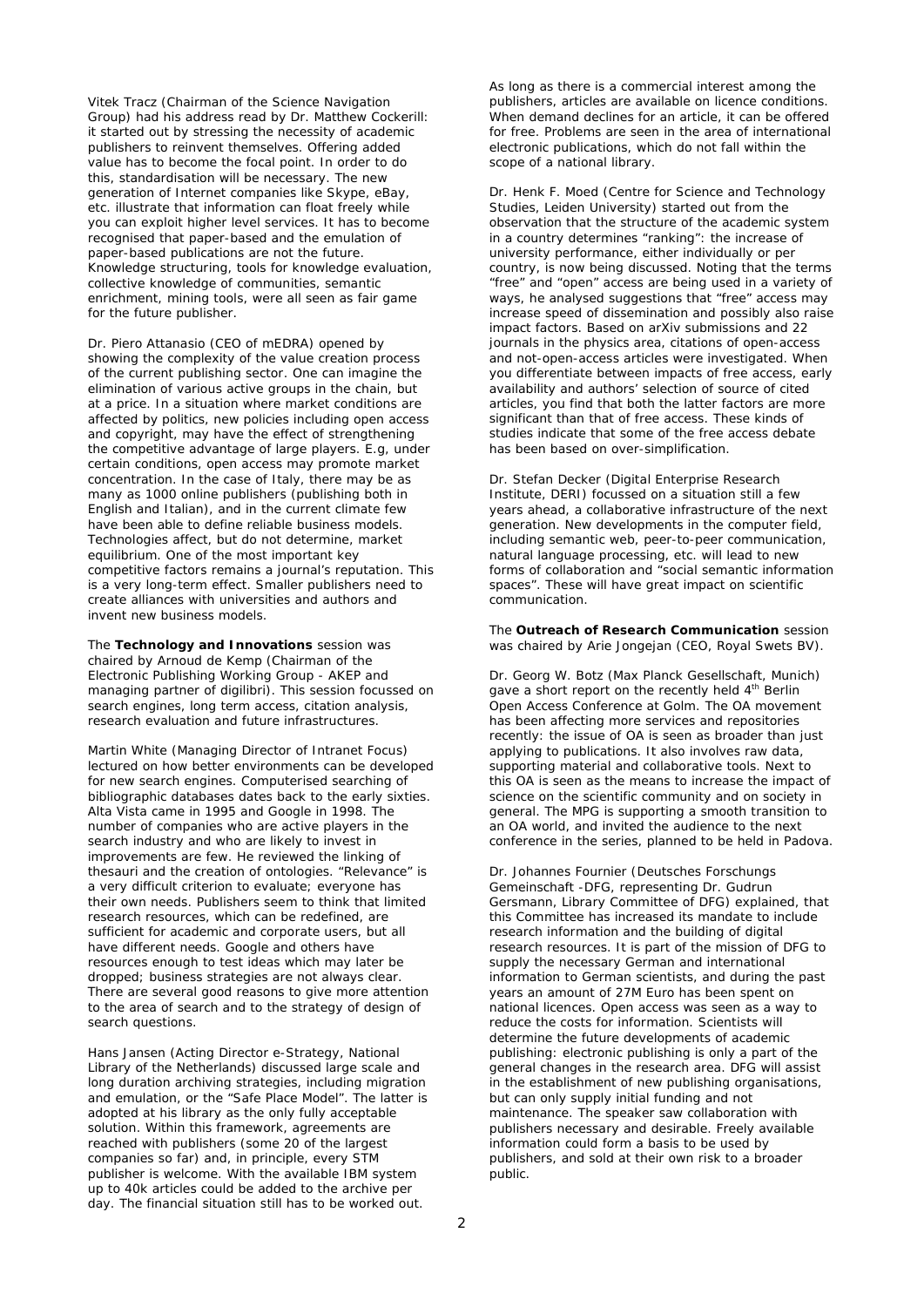Dr. Matthew Cockerill (Publisher, BioMedCentral Ltd., London) presented his company's route to become a profitable enterprise. This would be based on open access to its publications – whereby the authors or their employers/funding-agencies are required to pay a fee per article published. A fee of around 1000 Euro is seen as adequate at this time, and some 400 institutes, paying for 69% of the currently published articles, are currently supporting the company. 65 funding agencies were recently contacted for a survey, to which 23 so far have responded – mostly favourably. The speaker also mentioned other companies employing the "authors-pay" principle, with comparative prices, and suggested that at a level of 1- 2000 Euro per article such efforts could become sustainable.

Rene Olivieri (CEO, Blackwell Publishing Ltd., Oxford) spoke of the serials crisis as being a thing of the past and of ongoing improvements in the publishers/librarians relationship. While the scenario for academic publishers is changing, a vast majority of scientists show themselves satisfied with the system as it works today. He saw several motives for the support of open access, from technical to ideological. The stakeholder interests ranging from politics: economic growth through research, funding organisations: control and accountancy, to the openaccess lobby: beliefs and values. But next to open access, there is a more pressing issue for the scientists: time wasted on searching for an article. The publishers are forced to adapt to the changing situation!

Henning P. Nielsen (Chairman, Pharma Documentation Ring (PDR) and Novo Nordisk S/A, Bagsvaerd) started with the observation that for his sector the access to high quality information and the opportunity to publish are of vital importance. Scientific journals are important for research, documentation for product licensing, marketing (reprints and supplements) as well as customer support and for attracting and retaining the best scientists. The speaker was open to the aspects of free access to information which could benefit the industry, but saw little possibilities for marketing (advertising) in free access journals. Comparisons between research conducted in the pharmacological industry and in universities as to the costs of producing articles for publication can hardly be made. When looking at reprints (for Novo Nordisk this is a bigger budget than the subscription budget), the future model with free access journals is unclear. The articles are freely accessible, but the copyright issue is unsolved.

The **Strategic Change** session was chaired by Dr. Kurt König (Office of Official Publications of the EC) who first gave an overview of the activities of his Unit, CORDIS and the website providing an overview of research related activities of the EC (www.cordis.lu).

Mark Seeley (Legal Counsel of Elsevier Inc.) gave a broad overview of STM publishing houses and related service companies, illustrating how publishing functions were migrating far outside the traditional STM sector. The larger companies have invested in a variety of author support systems, but the offerings by new entrants (some of them companies which used to provide back-office services for publishers) make us aware of the changing roles of stakeholders. One central question is whether publishers should change their role. Some new services, like PatientInform, could easily be set up by publishers, but they will have to offer significant services to the community to stay

competitive. On the other hand, it is a very tough task to develop easy-to-use systems.

Dr. Christian Sprang (Legal Counsel of the Börsenverein) gave an overview of the legal and policy framework within which the German academic publishers are functioning. Funding policies of the Federal Ministry of Education and Research and the German Research Foundation – DFG as well as the local developments of copyright legislation were both seen as less fortunate for the future developments of the publishing and booksellers sectors in the country. The DFG, which operates under the above Ministry, is subsidizing the establishment of new publishing activities within universities. This support is linked with requirements for providing free access to the publications of these university presses, and it is an open question whether sustainable publishing houses can be established this way. On a broader note, the speaker saw the chronic under-financing of the public educational and research sector as one of the causes of the pressures felt in the academic publishing industry in Germany. There are insufficient incentives for publishers to act as entrepreneurs.

Antje Sörensen (Legal Counsel, International Publishers Association (IPA)), stressed that copyright constitutes the basis for the publishing industry. Access rights are being demanded on a global scale, and in discussions at UN level there are regional lobbies such as Latin America for international free access treaties. Access rights could become law, making publishers liable for not providing access. Publishers will need to specify their roles in transferring information into knowledge, here defined as "ability to act on information". Thy need to show that they are contributing benefits to society at large, actively soliciting and creating works, and being the custodian for quality, freedom of authors and the independence of science. Demands for access cannot be countered by solely rational argumentation: publishers will need to engage also in the emotional policy debate.

Martin Marlow (VP, Atypon Ltd), saw the publishing business as being affected by technological developments as well as by changing, and more specific, customer demands. In a series of slides the current state of the information, communication and access to the literature were described, and the likely future developments were sketched. Next to content, access and context will be equally important. Publishing paradigms for the "new sciences" would include community services, search and analysis tools. Publishing would migrate based on changing user demands as well as on changes in the Internet itself. The speaker summarized his findings by explaining the 5 m's; malleable, multiple (platforms), manageable, mixable and massive. People want to get all the relevant information, but need help to manage it.

The **Closing Panel** was chaired by Dr. Herman P. Spruijt (Royal Brill Academic Publishers and IPA). A brief introduction by three panellists was followed by a general debate.

Dr. Albrecht Hauff (CEO, Thieme Verlag KG) stated that he has doubts whether a change from a competition-based publishing system to a state- or university-run system would be a change for the better. In his opinion, the neutrality of publishers with regards to content is very important. Further, he discusses the question how scientific communication can be improved all the way to society at large. Dr. Hauff does not consider this task a primary function of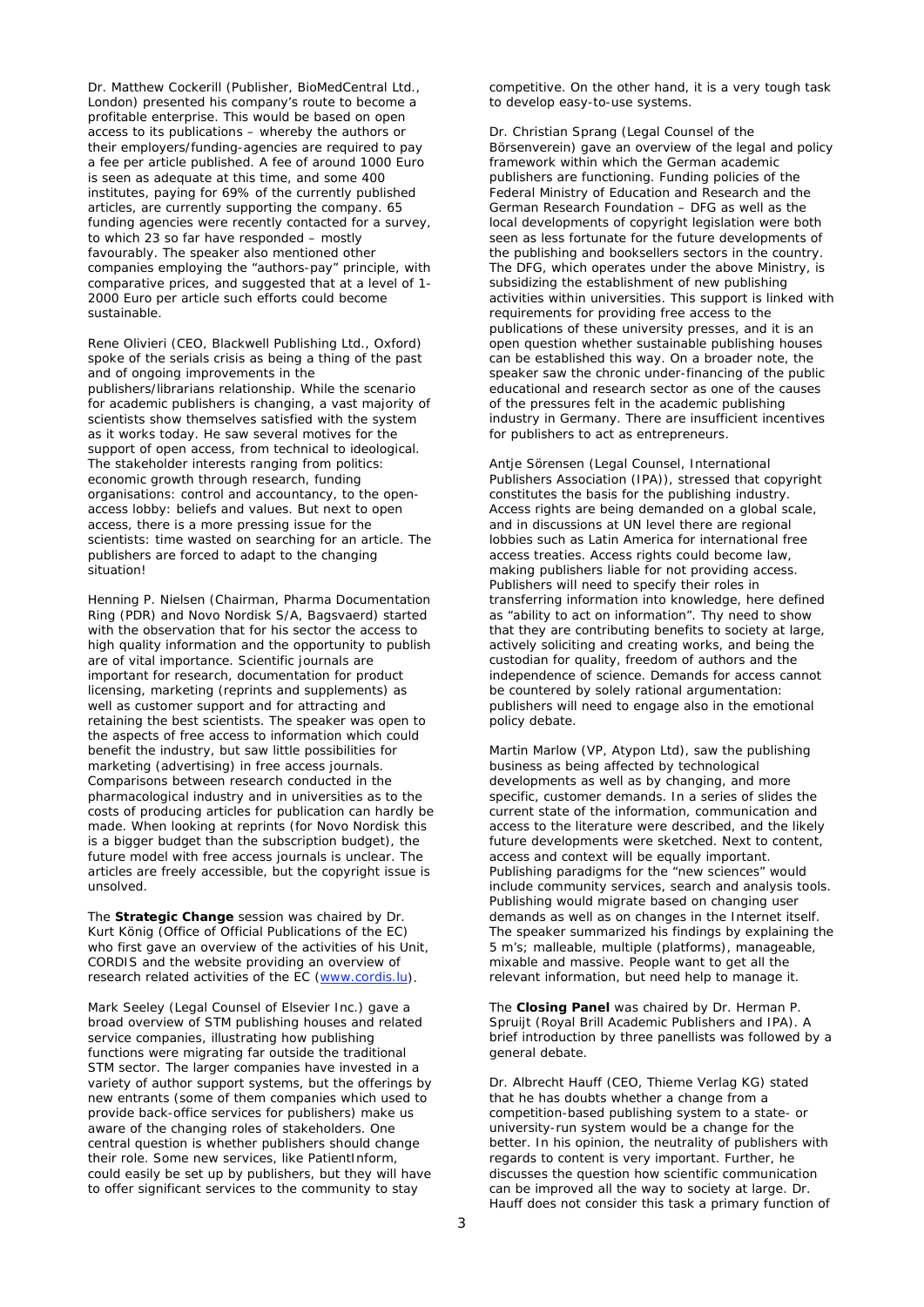scientific publishing as other players already fulfil that task. But if today, it is felt necessary that scientific information has to be communicated faster to the public, scientific publishers should be involved. Moreover, he stresses the importance of copyright protection whilst remembering that a lesser protection would discourage publishing activities, which can lead to the end of the scientific monograph. Moreover, he clearly states that it is unlikely that Open Access will lead to a reduction of costs. Finally, Dr. Hauff reminds that publishers will have to add value to the dissemination of science, because otherwise, they would not be needed anymore.

Dr. Juergen Renn, MPG, appeals for publishers to regard scientists as customers and not as competitors. He agrees with Dr. Hauff that value added and investment are necessary and that there is no reason that the future system will be less expensive. But he blames the publishing industry for being too conservative. Dr. Renn suggests that the publishing business should be guided by the most innovative and advanced scientists. He gives the example of small scientific communities that have already improved mechanisms of filtering and quality control. Further, he emphasizes the importance of primary data to published papers for the purpose of quality control. He proposes that the publishing industry should shift their investments from conserving the old system to infrastructure and value added services in innovative science activities. Lastly, he emphasizes that not only STM, but also cultural heritage is an important area of new scholarly publishing models.

Dr. Klaus Saur, Walter de Gruyter GmbH, Berlin, explains that publishers still play a very important role. But he sees this role as endangered by recent legislation and public funding policies. Due to the recent developments of free online content, he warns that publications which were published for decades or centuries might have to be discontinued. Therefore, he appeals to publishers to protect copyright as much as possible. Regarding the comments of Dr. Renn, he points out that scientists *do* become competitors as soon as they deliver all their content in an open access format. Further, he explains that budget reductions in libraries are an important aspect of the problem. Finally, Dr. Saur warns that all these developments will lead to a reduction in the quality of information.

The general debate in the closing panel was largely driven by the issue of Open Access. The pros and cons in the lively discussion showed a wide spectrum of opinions.

The base for the discussion was Dr. Renn's demand to publishers to allow an open access model. Renn explained that open access is the wish of the customers, the scientists, and that it is the enabler for new form of science. The discussion was continued by Jan Velterop (Springer) who pointed out that it is very easy to make information freely available. Therefore, Velterop claimed, there are no good arguments against open access. In this context, Renn emphasised that not only information is closed up currently, but that

publishers invest to close up information. Mathew Cockerill (BioMed Central), supporting Renn's initial argument, explained that open access is "the only way to allow the full resources of academia to throw that creativity at finding the best ways to discover content and put that content in context".

Dr. Saur pointed out that a lot of content might be excluded from publication when an open access model is forced because its publishing costs cannot be recovered. Further, David Hoole (Nature Publishing Group) claimed that an author pay open access model would be unfair if a journal has a much larger number of readers than authors, as publication fees per article might be beyond 20,000 Euro. Sally Morris (ALPSP) indicated that latest research shows that the argument that open access raises the impact of an article seems to be false.

Willy Stalmans stated that FEBS (and many other Scientific Societies), if they were to adopt Open Access publishing, would lose their income for funding courses, congresses and fellowships, leaving European bio-scientists homeless and impoverished. In the best scenario, some of those activities might be taken over by e.g. the E.U. But scientists should then face the consequences, aptly worded by the physicist Sir Ernest Rutherford (1926): "It is essential for men of science to take an interest in the administration of their own affairs, or else the professional civil servant will step in – and then the Lord help you!"

Moreover, Peter Gregory (Royal Society of Chemistry) warns that open access might reduce the quality of journals when "volume is good for profit". Finally, Bianca Gerlinger (van Tulleken) called open access a form of "content communism".

Pieter Bolman (STM) clarified that the publishing industry should carefully listen to the scientific community and chose with it the best business model to make it possible. He warns that the industry should not per se defend the status quo.

In the final statement, Herman P. Spruijt (Royal Brill Academic Publishers NV) points out that open access business models should not be confused with the effects of digital distribution already achieved: scientist have at their fingertips more information immediately available then ever before and we have experience with more than one business model already. The question is now: Who in the information chain should pay the bill? We seem to agree that more than one model can exist and that an abrupt change is not the best solution for the academic community.

Despite all the energy and investments publishers are devoting to change their role, if they are not **seen** as adding enough value to the chain and not **seen** as proactive enough, authors, libraries and funding agencies will vote with their feet: technology is not the prerogative of publishers only but available to all players.

For questions, recommendations and proposals, please write to info@ape2008.eu.

Photographs of chair persons, speakers and of the meeting can be seen at www.digiprimo.com. Please enter <ape 2006> in the Quick Search.

Rapporteurs: Einar Fredriksson and Björn Ortelbach, 20 April 2006.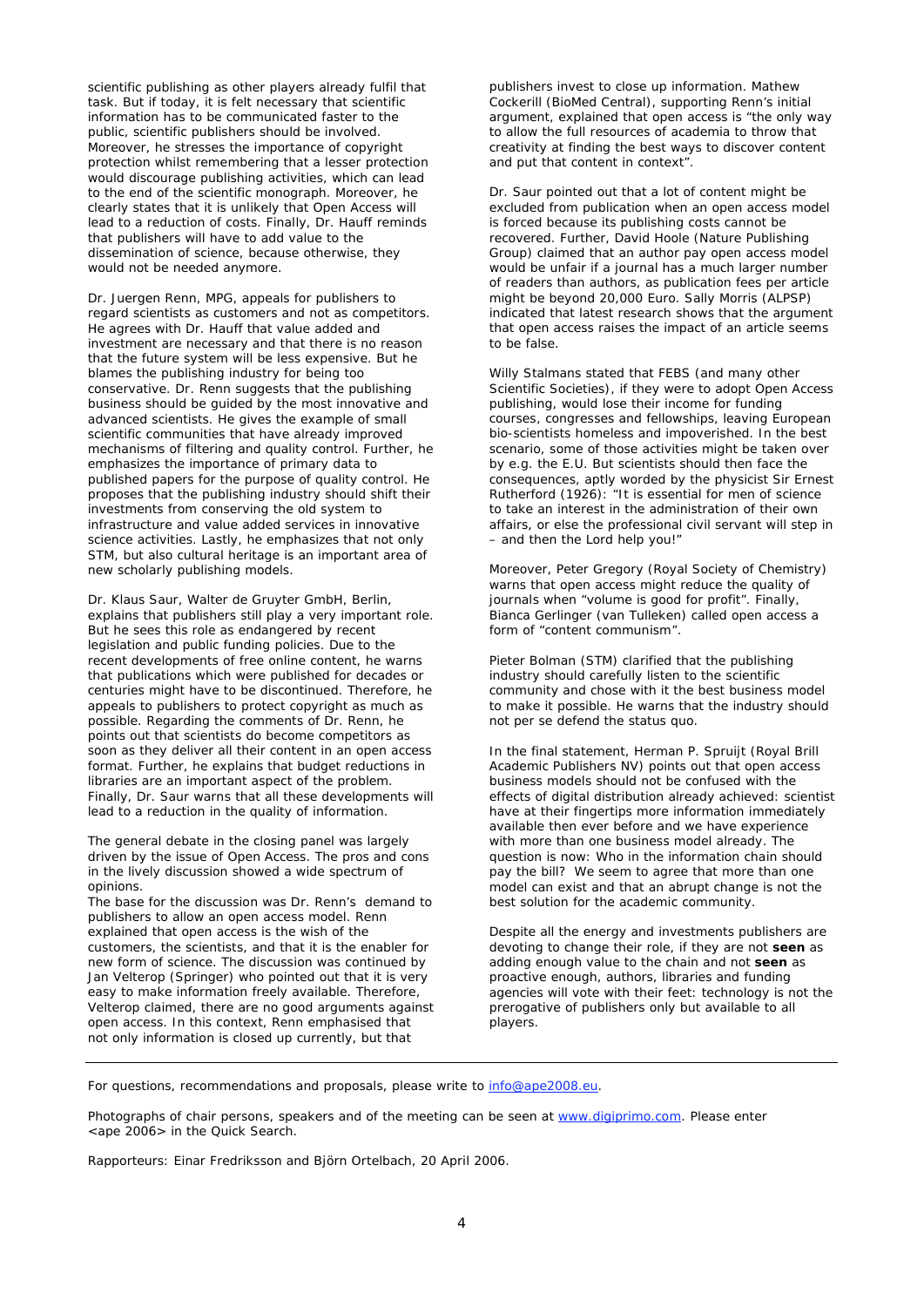## **APE 2006 Academic Publishing in Europe**

The Role of Information in Science and Society

#### **4 – 5 April 2006 Leibniz-Room Berlin**-**Brandenburg Academy of Sciences Gendarmenplatz, Markgrafenstraße 38 10117 Berlin Germany**

An International Conference initiated by the Association of Learned and Professional Society Publishers (ALPSP) and the German Association of Publishers and Booksellers (Börsenverein). Organised under the auspices of the European Commission, sponsored by Atypon, BioMed Central, Blackwell Publishing, Ebsco Information Services, the Electronic Publishing Working Group (AKEP), Elsevier, IBM, IPA, IOS Press, mEDRA, Royal Society of Chemistry, Sage Publications, Springer Science + Business Media, STM, Swets Information Services, Walter de Gruyter, John Wiley & Sons and supported by leading research and library organisations in Germany and Europe.

What is happening in publishing and in the information market? This conference is organised so as to provide an international strategic forum for all parties involved in the role of information in science and society. Rather than simply restating well known positions we aim at a fresh approach which will deal with the many structural changes which have taken place in the information and value chains. Issues of language, culture, education, finance, technology, politics, standardisation and other matters will have a serious impact on the outreach of scientific communication. Academic publishing in Europe has a long tradition in which many small and medium-sized publishers and publishing societies have played a significant role. We have seen valuable initiatives for the creation of digital libraries. We have seen new funding models such as Open access and a major change from subscriptions to the licensing of information usage. The way in which we cite, quote and link information is changing as well. The correct use of information, however, depends also on the ability to search information and search engines do not yet come up to professional expectations.

The expected outcome of the conference is that stakeholders and interested parties will have a better understanding of the implications of change and will be able to identify the challenges and possibilities for more efficient production, dissemination and use of information. Many speakers, from different backgrounds and disciplines, will be giving their views in a unique setting in the middle of Berlin. Each participant will receive the report of the rapporteurs of the conference\*.



#### **The Programme Committee wishes you a very interesting conference!**

 Matt Cockerill Einar Fredriksson Arnoud de Kemp Sally Morris Klaus Saur Vitek Tracz

Organization: digilibri GmbH & Co. KG, Heidelberg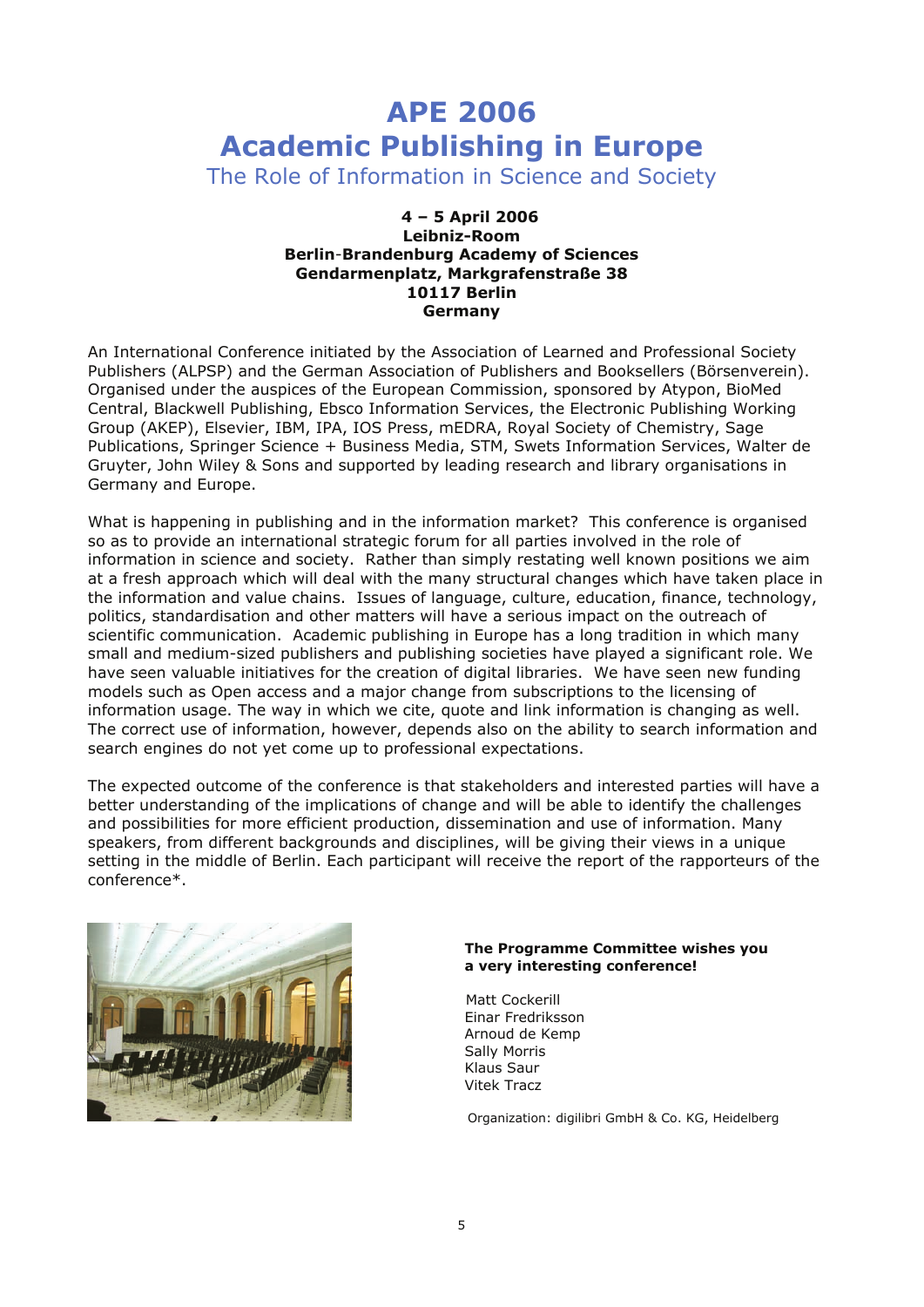### **APE 2006 Programme**

#### **Tuesday, 4 April**

| 12:30           | Registration open                                                                                                                                                        |
|-----------------|--------------------------------------------------------------------------------------------------------------------------------------------------------------------------|
| 14:00-15:30     | <b>Welcome and Opening Addresses</b><br>(Chair: Sally Morris, Chief Executive, ALPSP, London)                                                                            |
| (Börsenverein), | Dr. Gottfried Honnefelder, President, German Association of Publishers and Booksellers                                                                                   |
|                 | Frankfurt                                                                                                                                                                |
|                 | Dr. Nicole Dewandre, European Commission - Research Directorate General, Scientific Advice and<br>Governance (SDME), Brussels                                            |
|                 | Prof. Dr. Jürgen Renn, Max Planck Society, Max Planck Institute for the History of Science, Berlin                                                                       |
|                 | Dr. Derk Haank, CEO, Springer Science + Business Media, Berlin                                                                                                           |
| 15:30-16:00     | Coffee/Tea                                                                                                                                                               |
| 16:00-17:30     | Session: The Scope of European Publishing<br>(Chair: Dr. Einar H. Fredriksson, Managing Director, IOS Press BV, Amsterdam)                                               |
|                 | David Hoole, Head of Brand Marketing and Content Licensing, Nature Publishing Group, London<br>The Changing Geography of an Industry and a Debate                        |
|                 | Prof. Dr. Willy Stalmans, former Chairman, FEBS Publication Committee, University of Leuven<br>Publishing Constraints experienced by a large European Scientific Society |
| publishing      | Vitek Tracz, Chairman, Science Navigation Group, London<br>What shall we do? - Challenges and opportunities of the coming changes in science                             |
|                 | Piero Attanasio, CEO, mEDRA srl, Milano/Bologna<br>The Impact of Technology on European Small and Medium-Sized Publishers                                                |
| 20:00           | <b>Conference Dinner:</b> Speech by Dr. Pieter Bolman, CEO, STM, The Hague                                                                                               |
|                 | Venue: Meistersaal, Köthenerstraße 38, 10963 Berlin (For Transportation see separate Invitation)                                                                         |

#### **Wednesday, 5 April**

- 08:30 Leibniz Room open
- 09:00-10:30 Session: **Technology and Innovations** *(Chair: Arnoud de Kemp, Electronic Publishing Working Group AKEP, and digilibri, Heidelberg)* Martin White, Managing Director, Intranet Focus Ltd., Horsham **Is "Eureka" attainable? – Some reflections and forecasts on search technologies** Hans Jansen, Acting Director e-Strategy, National Library of the Netherlands, The Hague **Permanent Access to Electronic Journals** Dr. Henk F. Moed, Centre for Science & Technology Studies (CWTS), Leiden University **New Developments in Citation Analysis and Research Evaluation** Dr. Stefan Decker, Digital Enterprise Research Institute (DERI), Galway **The Social Semantic Desktop – Next generation collaboration infrastructure** 10:30-11:00 Coffee/Tea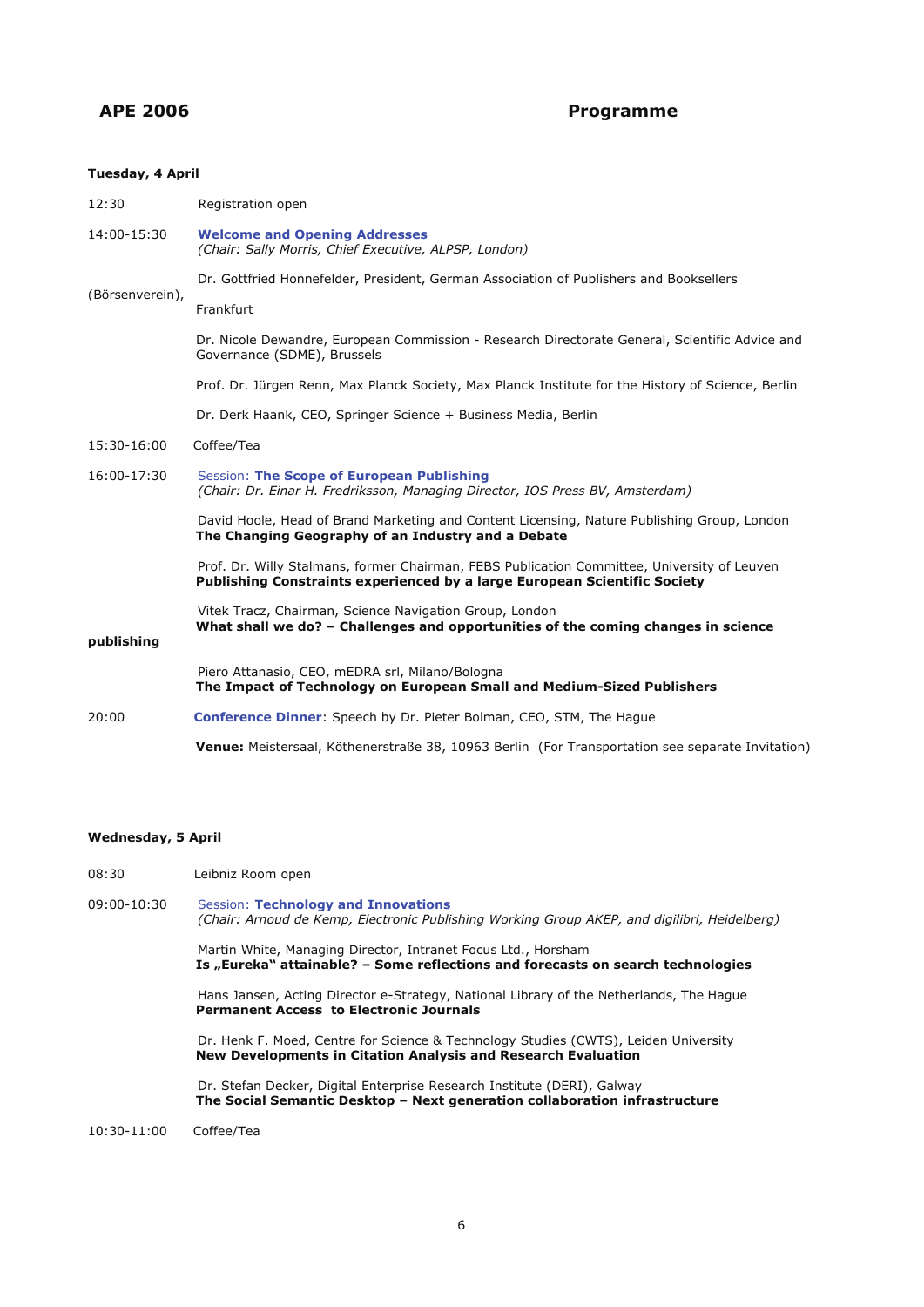#### **Programme APE 2006**

11:00-12:30 Session: **Outreach of Research Communication** *(Chair: Arie Jongejan, CEO, Royal Swets BV, Lisse)*

> Dr. Georg W. Botz, Max Planck Society, Munich **A Short Report from the 4th Berlin Open Access Conference, 29 – 31 March, Golm**

 Prof. Dr. Gudrun Gersmann, DFG Committee on Academic Library Services and Information Systems, Cologne University

#### **Providing and Accessing Scientific Literature. How the German Research Foundation (DFG) supports scholarly communication**

Dr. Matthew Cockerill, Publisher, BioMed Central Ltd, London **The Economics of Open Access Publishing**

 René Olivieri, CEO, Blackwell Publishing Ltd, Oxford **New Masters, New Rules**

 Henning P. Nielsen, Chairman, Pharma Documentation Ring (PDR), Novo Nordisk S/A, Bagsvaerd **Science Authorship – Product Support – Information Consumer**

#### 12:30-13:30 Buffet Lunch

13:30-15:00 Session: **Strategic Change** *(Chair: Dr. Kurt König, Head of Unit CORDIS, Office for Official Publications of the European Communities, Luxemburg)*

> Mark Seeley, Legal Counsel, Elsevier Inc., New York **The Impact of the Internet on the Service Aspects of STM Publishing**

Dr. Christian Sprang, Legal Counsel, German Association of Publishers and Booksellers, Frankfurt **Strategic Change – in which direction?**

Antje Sörensen, Legal Counsel, International Publishers Association (IPA), Geneva **From Copyright to Access Rights? How public policy might shape industry strategies**

Martin Marlow, VP, Atypon Ltd, Abingdon **E-volution or Revolution – Some observations on emerging trends in content, technology and service provision**

#### 15:00-15:30 Coffee/Tea

15:30-17:00 **Closing Panel**

*(Chair: Dr. Herman P. Spruijt, Non-Executive Director of Royal Brill Academic Publishers NV, Leiden Vice President, International Publishers Association IPA, Geneva)*

Prof. Dr. Jürgen Renn, Max Planck Society, Max Planck Institute for the History of Science, Berlin

Dr. Albrecht Hauff, Member of the Executive Committee IPA and CEO, Thieme Verlag KG, Stuttgart

Prof. Dr. Klaus Saur, Chairman, Walter de Gruyter GmbH & Co.KG, Berlin

Joachim Müller-Jung, Science Editor, Frankfurter Allgemeine Zeitung, Frankfurt

Prof. Dr. Matthias Jarke, Fraunhofer Gesellschaft and President, German Informatics Society (GI),

Aachen

#### 17:00 **End of Conference APE 2006**

 **\***A Report from the Rapporteurs (Dr. Einar H. Fredriksson and Björn Ortelbach) will be sent after the Conference to all participants